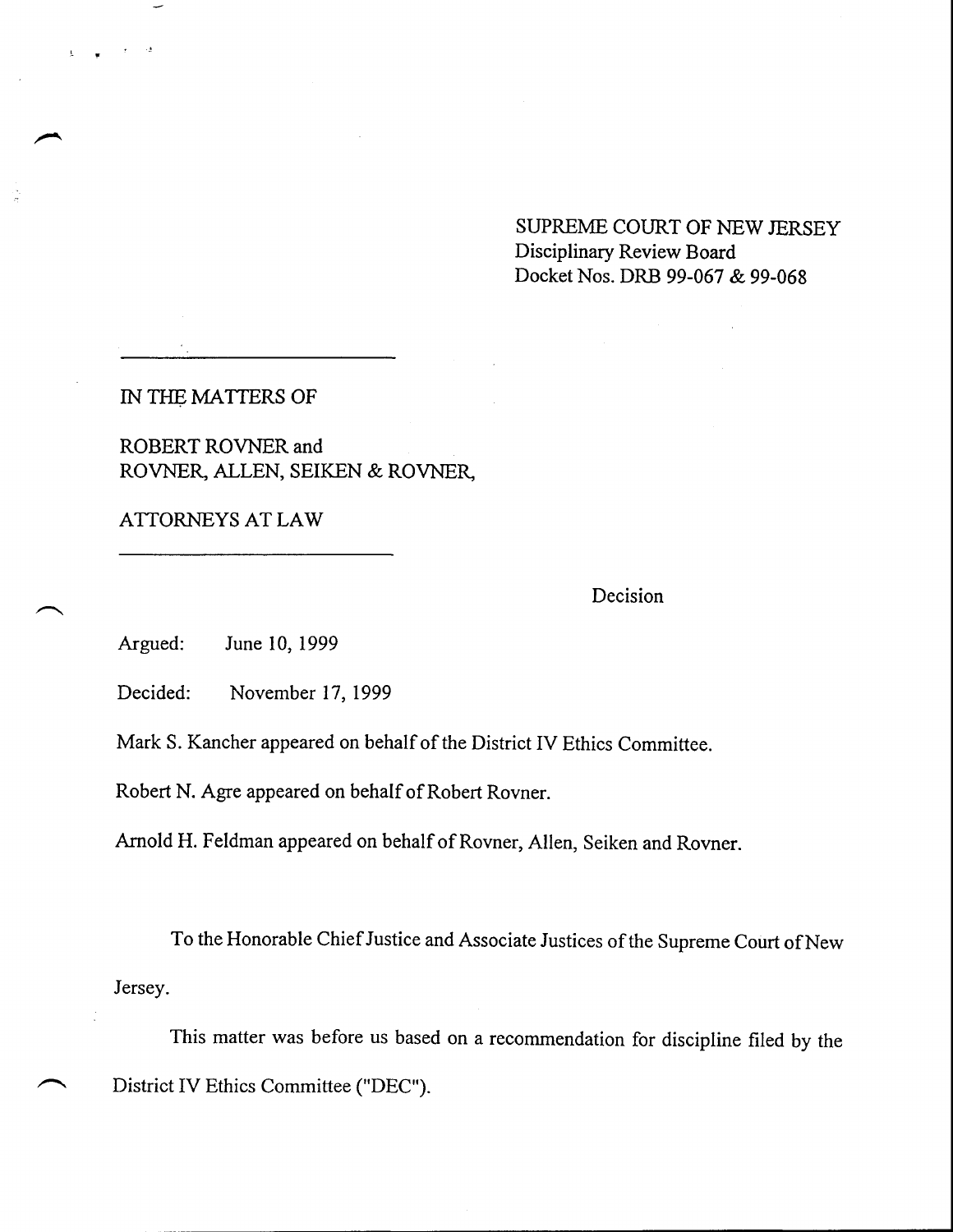Robert Rovner ("respondent") has been the managing partner of a Pennsylvania law firm, also a respondent herein, named Rovner, Allen, Seiken & Rovner ("the law firm"), since at least 1983. Although respondent has never been admitted to the bar in New Jersey, he consented to our jurisdiction in this matter because the law firm maintained a New Jersey practice since at least 1983. The handling of several of the law firm's New Jersey personal injury cases is at issue in this matter.

The alleged misconduct dates back to 1983. The disciplinary matters against respondent and the law firm were originally docketed by the DEC in September 1991. The original complaint alleged that respondent and his partners, Jeffrey Seiken, Bruce Allen and Susan Rovner, were attorneys licensed to practice law in Pennsylvania, but not admitted to practice in New Jersey and that, from 1985 through 1993, the law firm maintained a practice in New Jersey using newly admitted attorneys who were licensed to practice in both New Jersey and Pennsylvania. Those attorneys worked out of the law firm's Feasterville, Pennsylvania office, but utilized several New Jersey office addresses. During the time in question, the attorneys were, David R. Bane, Jeffrey Perlman, Janet G. Felgoise, Cole Silver and Carol Fletcher-Dennison.

 $\overline{c}$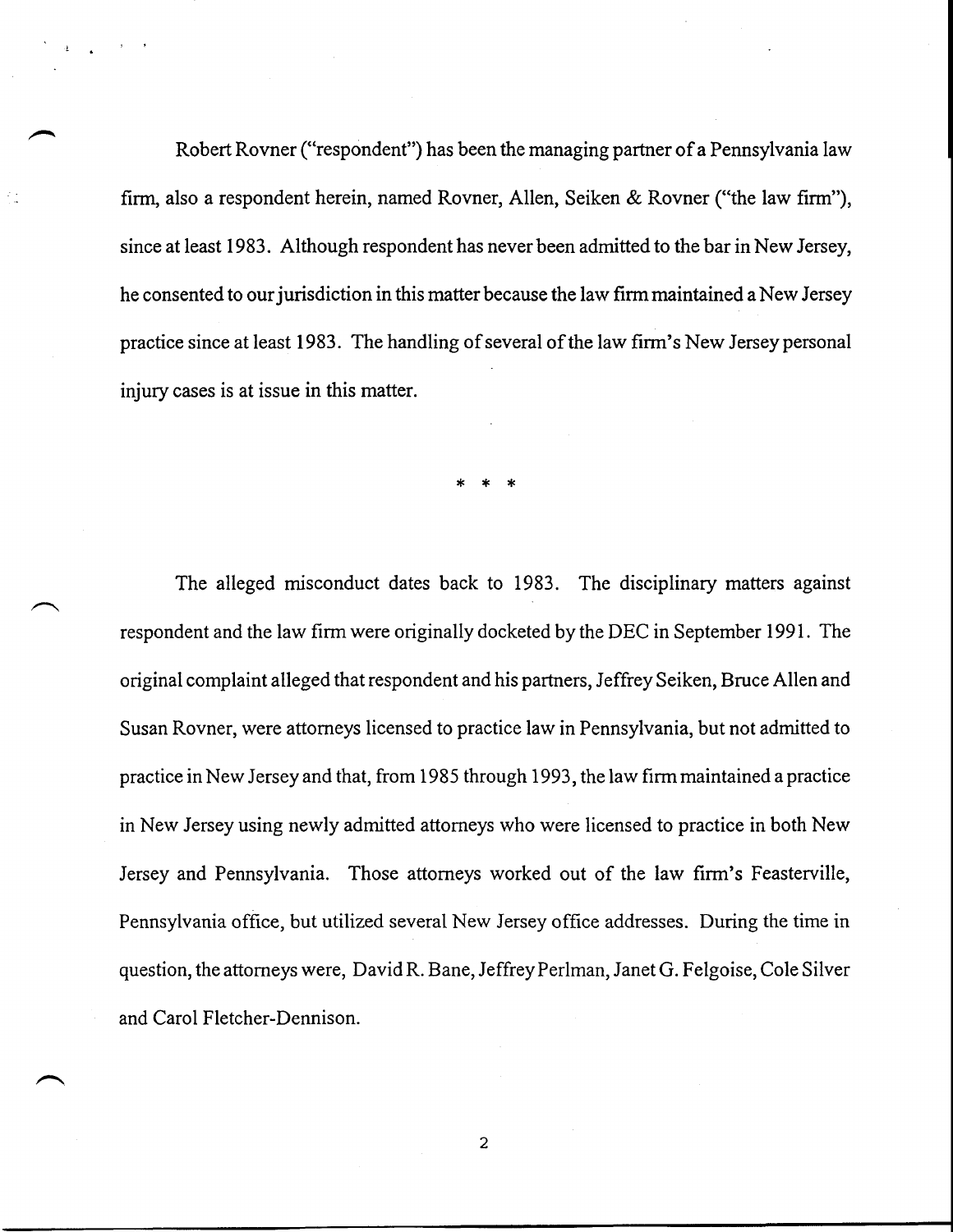According to the original complaint, the law firm did not maintain attorney trust and business accounts in New Jersey and did not keep in a New Jersey office records and other files regarding New Jersey cases. In addition, the complaint alleged that respondent and the law firm allowed two New Jersey personal injury actions to be dismissed at the expense of the client's claims. The alleged violations were as follows:  $RPC 1.1(a)$  (gross neglect),  $RPC$ 1.3 (lack of diligence), RPC 1.4(a) (failure to communicate with clients), RPC 3.5 (ex parte communication),  $RPC 4.2$  (communication with person represented by counsel),  $RPC 5.1$  (b) (failure to supervise junior attorneys), RPC 7.5 (firm names and letterheads) and R. 1:21-1, RPC 5.5(a) (unauthorized practice of law) and R. 1:20-1(a)[cited in error as R. 1:20-1(B)].

The original hearing panel report found that respondent, Jeffrey Seiken, Bruce Allen and the law firm violated RPC 1.1(a), RPC 1.4(a), and RPC 5.1(a). It found no misconduct on the part of Susan Rovner or the only New Jersey attorney implicated, Cole Silver.

In a sweeping dismissal of other alleged violations, the DEC stated the following in the hearing panel report:

At the hearing it was the recommendation of the Presenter that the following violations be dismissed: RPC\_ 1.1(B), RPC 1.3, RPC 3.5, RPC 4.2, RPC 5.5(A), RPC 7.5 and R. 1:20-1(B) and 1:21-1. With respect to the dismissal of violation [sic] to  $R. 1:21-1$ , this dismissal was conditioned upon the agreement by the Respondents to put in place proper procedures for insuring a bona fide office for the practice of law was established in New Jersey. That agreement included the Respondents' intention to have an individual in an office in New Jersey prepared to answer the telephones as well as maintaining the files of all New Jersey cases in the New Jersey office. The panel was satisfied that as of the date of its findings [ ] Respondents had complied with its agreement to take certain steps to comply with  $R$ . 1:21-1.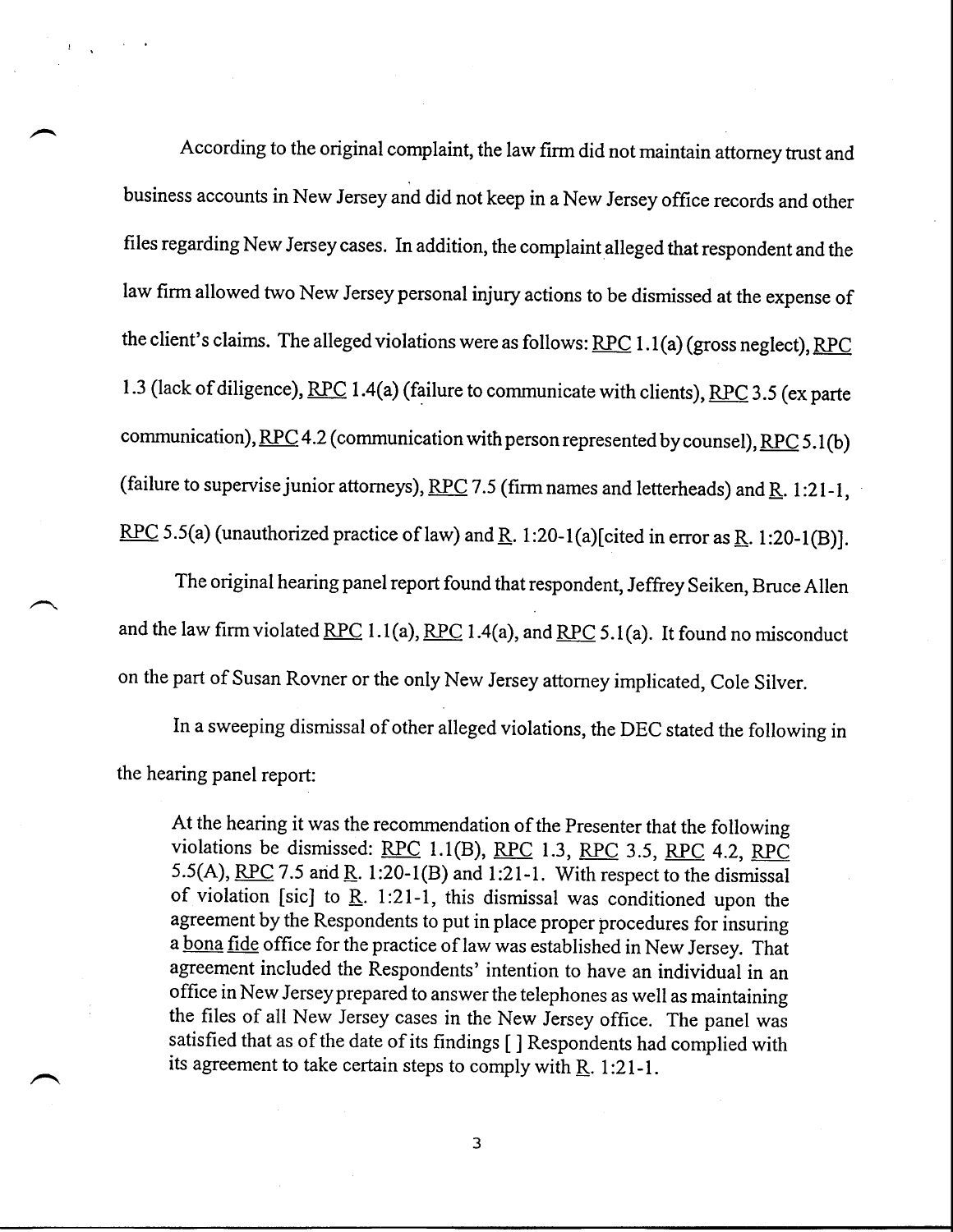The Panel further finds after review of all evidence, the dismissal of the above-referenced RPC violations and Rule violations is appropriate in that clear and convincing evidence did not exist on which to base findings of those Rules.

In May 1996 we remanded the matters to the Office of Attorney Ethics ("OAE") for

further investigation and prosecution. In a detailed remand letter, we expressed our

concerns about the DEC's findings:

### The Board has determined to remand the matter to the Office of Attorney Ethics for further investigation and prosecution. [emphasis added].

The Board had a number of concerns in this case. None of the five New Jersey attorneys referenced within the District Ethics Committee (DEC) record as 'used' by the Rovner law firm between April 1985 and September 1993 (the time period covered by this complaint) were charged with any violations in this matter despite the firm's clear failure to maintain New Jersey trust and business accounts, and by reference an apparent failure to comply with the recordkeeping requirements of R. 1:21-6 and RPC 1.15. In addition, the record indicates that at least several of the New Jersey attorneys were directly involved in, if not responsible for, the personal injury cases that formed the basis of the complaint. Three of these attorneys, Jeffrey Perlman, Janet Felgoise and Cole Silver may have been involved in at least one if not both of the personal injury matters filed by the grievants. The record also indicates that Joseph Lokamski has been the firm's 'managing New Jersey attorney' since 1991.

In addition to the above issues, respondent Rovner may have made several misrepresentations to the New Jersey client, LaBate, regarding both the state of the law in New Jersey as well as costs sustained in a personal injury action which was dismissed because of the firm's neglect. The record also indicates that Rovner advised LaBate that he did not need an attorney and could settle directly with Rovner regarding the firm's malpractice. Neither RPC 8.4(c) nor RPC 1.7 were addressed by the DEC.

While the DEC found violations of RPC 1.1(a) and RPC 1.4(a) as well as RPC 5.1, the DEC apparently did not find a violation of RPC 5.5(a) by either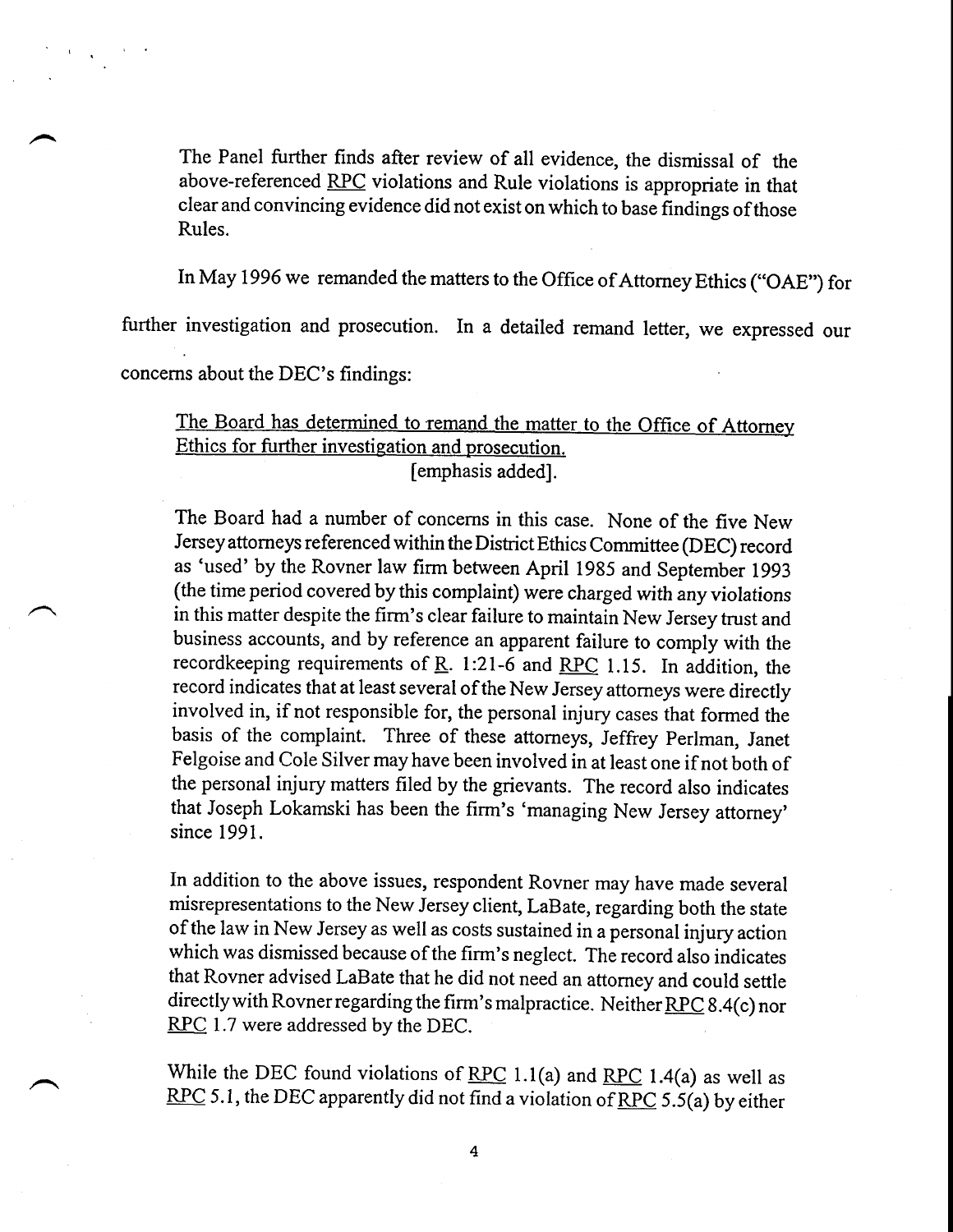respondent Rovner or Seiken. In addition, RPC 7.5, particularly section b of that rule, was not fully addressed. The Board was further concemed that certain pertinent information, such as the number of New Jersey cases involved during the time that the Rovner firm did not maintain the appropriate accounts, the exact involvement of New Jersey counsel vs. Pennsylvania counsel in New Jersey actions, as well as the funds generated as a result of the firm's New Jersey activities, may be relevant.

The Board has determined, as previously indicated, to remand this matter to  $[the OAE]$  for further proceedings. Specifically, a further investigation should be conducted in the areas noted above. In addition, the appropriate rule violations should be charged both as to the law firm and the individuals involved.

Following the remand, on June 13, 1997 the OAE issued an investigative report

concluding that respondent Robert Rovner and the law firm had violated  $RPC 1.1(a)$ , RPC

1.3, RPC 1.4(a) and RPC 5.1. Citing the age of these cases and respondent Rovner's

representations during the investigation in behalf of the law firm, the OAE recommended

the dismissal of the charges related to recordkeeping violations and the alleged failure to

maintain a bona fide New Jersey office. In addition, because of the lack of documentation,

the OAE recommended the dismissal of the alleged violation of  $RPC$  7.5(b). The

investigative report did not address our concerns in the following areas:

- 1. The apparent misconduct of attorneys Felgoise and Perlman, who were directly involved in the handling of the personal injury actions.
- Robert Rovner's alleged misrepresentations to the client in one of the  $2.$ matters and his alleged attempt to settle a subsequent malpractice action directly with the client, who was represented by counsel.
- The number of cases handled by the New Jersey office during the years 3. in question.
- 4. The extent of revenues generated by the New Jersey practice during the years in question.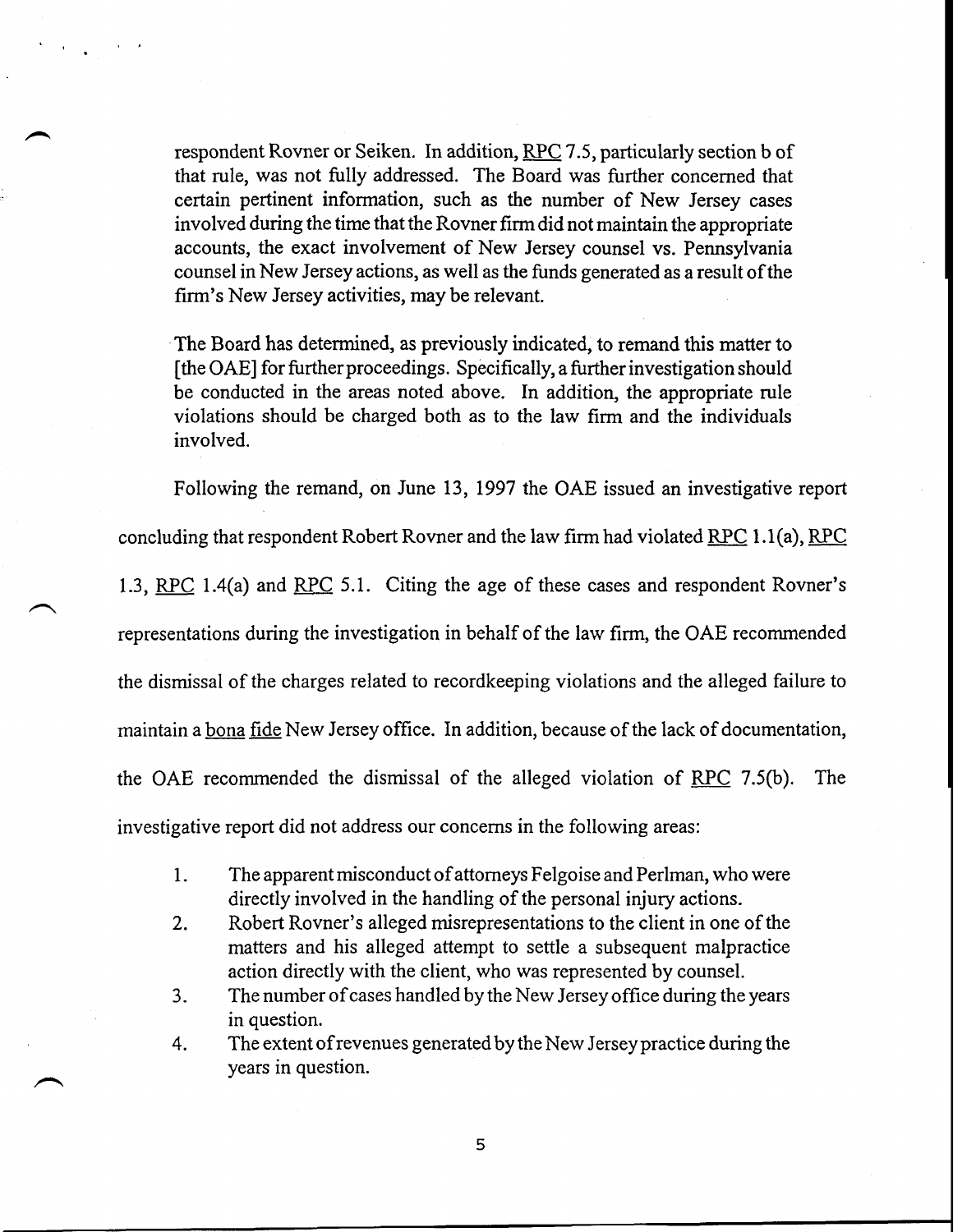Finally, the OAE investigative report concluded that Cole Silver had misrepresented to the client the status of one of the personal injury actions, in violation of  $RPC 8.4(c)$ .

Based on its investigation, the OAE prepared nearly identical complaints against respondent and the law firm, which were signed by the DEC apparently in February 1999. However, the complaints do not allege anymisconduct by Silver, despite the OAE's contrary conclusion in its report.<sup>1</sup>

On August 4, 1998 the DEC conducted a proceeding on the issues raised on remand. No testimony was taken. Rather, by way of a joint stipulation of facts, respondent and the law firm admitted violations of certain RPCs. The DEC also incorporated by reference the facts contained in its prior hearing report. In addition, the stipulation mentioned facts, that, contrary to the investigative report, completely exonerate Silver of any misconduct. Contrary to our direction, the DEC's efforts were limited to resolving these matters by way of stipulation, instead of a hearing to flesh out the issues. It may be that there were valid reasons for the DEC's action, such as the unavailability of witnesses to testify. However, nowhere in the new panel report is there a reference to any such reasons. Surprisingly, the report suggests that our instructions on remand were unclear.

<sup>&</sup>lt;sup>1</sup>Notwithstanding the Board's direction, in its remand letter that the OAE take charge of the investigation and prosecution of these matters, the OAE simply transferred responsibility for the matters to the DEC after drafting the complaint.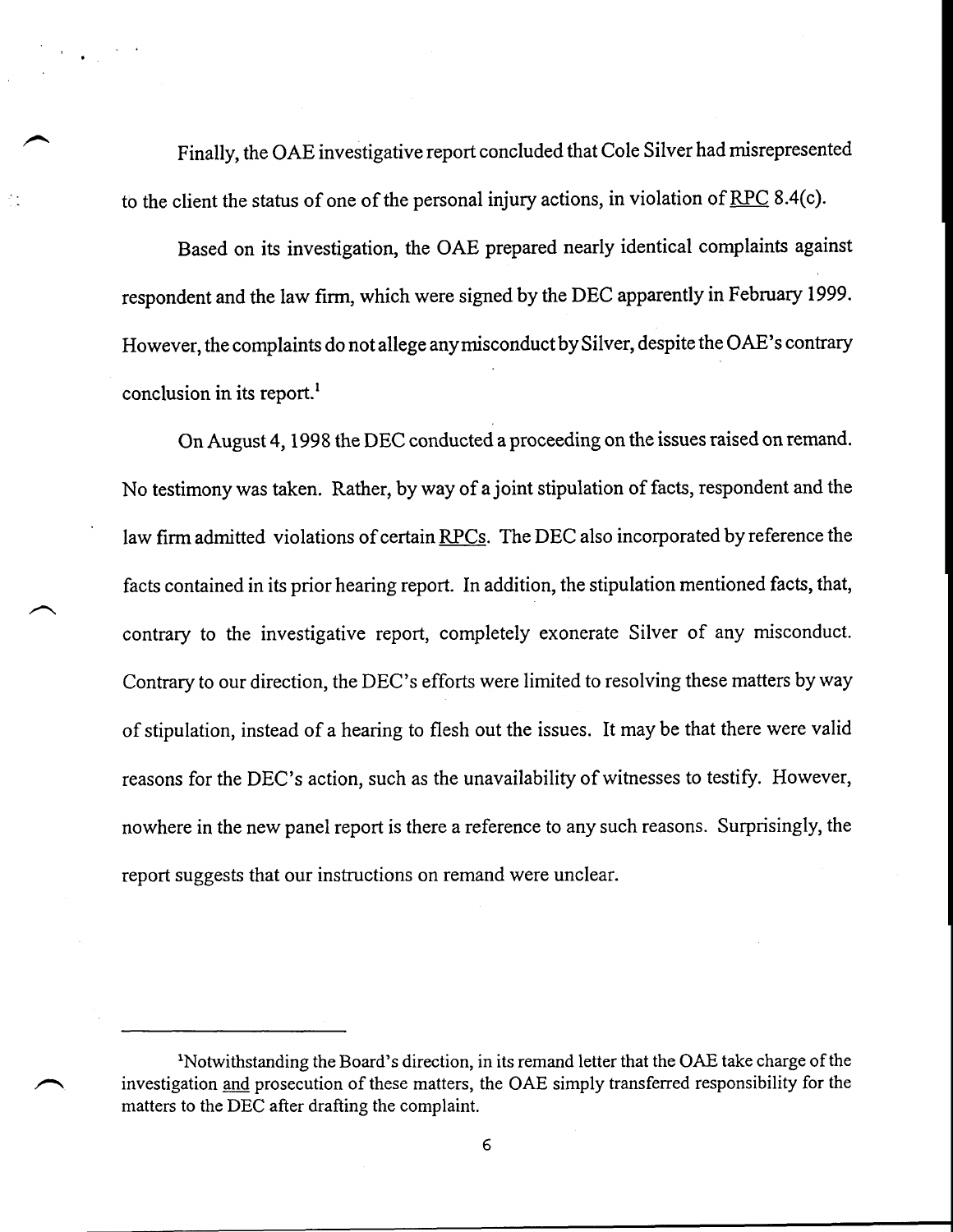The net result of the above procedural history is that no new light has been shed on these matters since our remand three years ago, with the exception of the addition of the joint stipulation.

#### The Trottnow Matter

The first count of the complaints against respondent and the law firm alleged violations of RPC 1.1 (a) (gross neglect), RPC 1.3 (lack of diligence), RPC 1.4(a) (failure to communicate) and  $RPC 5.1(b)$  (failure to supervise junior attorneys) in a personal injury action.

In or about April 1983 the Trottnows retained the law firm to represent them in a dram shop action against the Menagerie Bar and Peter Bellace, the owner and operator of the bar. Mr. Trottnow had sustained multiple fractures when the vehicle of an intoxicated patron of the Menagerie bar collided head-on with the Trottnow vehicle. Trottnow required extensive medical treatment, including skeletal traction and several surgeries. A preliminary investigation showed that the driver of the other automobile had a BAC of.22.

On April 2, 1985 Jeffrey L. Perlman, Esq., the law finn's only New Jersey attorney at the time and a new member of the bar, filed a complaint in Trottnow's behalf in Camden County. On five separate occasions the Camden County Sheriff's Office tried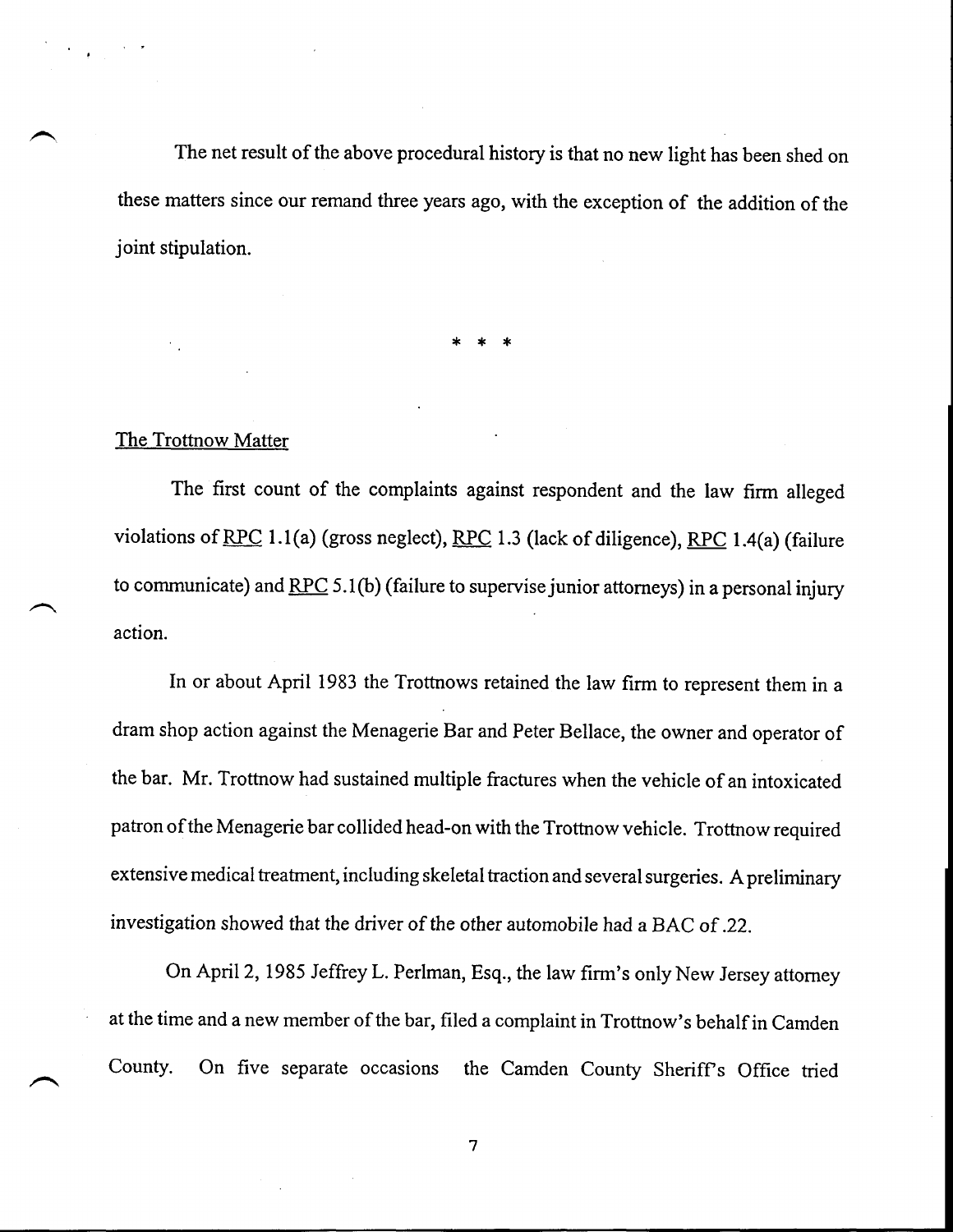unsuccessfully to serve the complaint on the defendants. Thereafter, neither respondent nor the law firm attempted service by alternate methods. In August 1985 Perlman left the law firm. On October 23, 1986 the complaint was dismissed for lack of prosecution.

In October 1987 the law firm assigned the Trottnow case to Janet G. Felgoise, Esq., also a new member of the New Jersey bar. From then until February 1988 Felgoise attempted to restore the complaint, but was unsuccessful. In her motion to reinstate the complaint, she asserted that the law finn had not received the court's notice to dismiss, due to an office move and the inadvertent misfiling of the order of dismissal. As a result, she claimed, she and the law firm were unaware that the matter had been dismissed.

The court denied Felgoise's motion. The Appellate Division affirmed the decision shortly afterward. In its opinion, the Appellate Division stated that

> [p]laintiff's brief before Judge Lowengrub relied on R. 4:50-1 and sought relief on grounds of 'inadvertence and excusable neglect.' He found none and in the circumstance, we can not say that he abused his discretion. The neglect of this file by the plaintiff's attorney was neither inadvertent nor excusable in the circumstance. It was blatant and totally unprofessional.

Felgoise left the law firm in April 1988.

As a result of the mishandling of their matters, the Trottnows lost their claims. Apparently, they were later made whole by the law firm. Both respondent and the law firm admitted all of the allegations contained in the complaints related to Trottnow: violations of RPC 1.1(a), RPC 1.3, RPC 1.4(a) and RPC 5.1(b).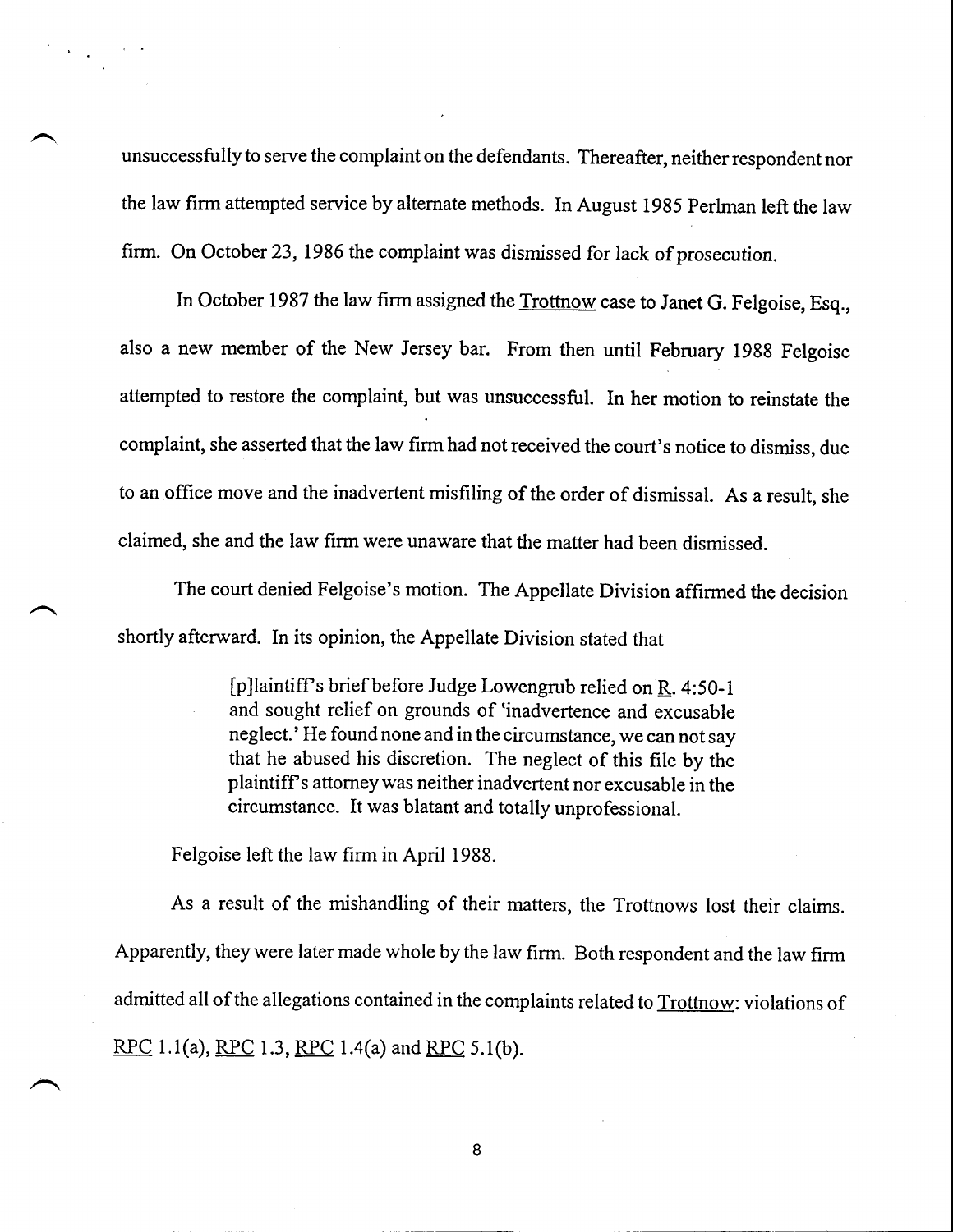#### The LaBate Matter

The second count of the complaint against respondent and the law firm alleged violations of RPC 1.1(a) (gross neglect), RPC 1.3 (lack of diligence), RPC 1.4(a) (failure to communicate with the client) and RPC 5.1(b) (failure to supervise junior attorney).

In or about February 1986 Guy and Barbara LaBate retained the law firm to represent them in a personal injury action. Apparently, a snow plow on the Garden State Parkway dropped snow from an overpass as the LaBates drove under it. As a result, Mr. LaBate lost control of the vehicle and crashed into an embankment. He, his wife and child sustained injuries.

On February 3, 1988 Felgoise filed a complaint naming the New Jersey Highway Authority Garden State Parkway as the sole defendant, despite a New Jersey State Police incident report indicating that South Toms River Township was responsible for plowing the road in question. In addition to naming the wrong defendant, Felgoise failed to file a notice of the LaBates' claim, required by the New Jersey Tort Claims Act ("the Act").

On January 25, 1989 the complaint was dismissed for the plaintiffs' failure to provide notice under the Act. The law firm failed to notify the LaBates that the complaint had been dismissed. As a result, the LaBates lost their claim. They later filed a successful malpractice action against the law firm.

Both respondent and the law firm admitted all of the allegations of the complaints, that is, violations of RPC 1.1(a), RPC 1.3, RPC 1.4(a) and RPC 5.1(b).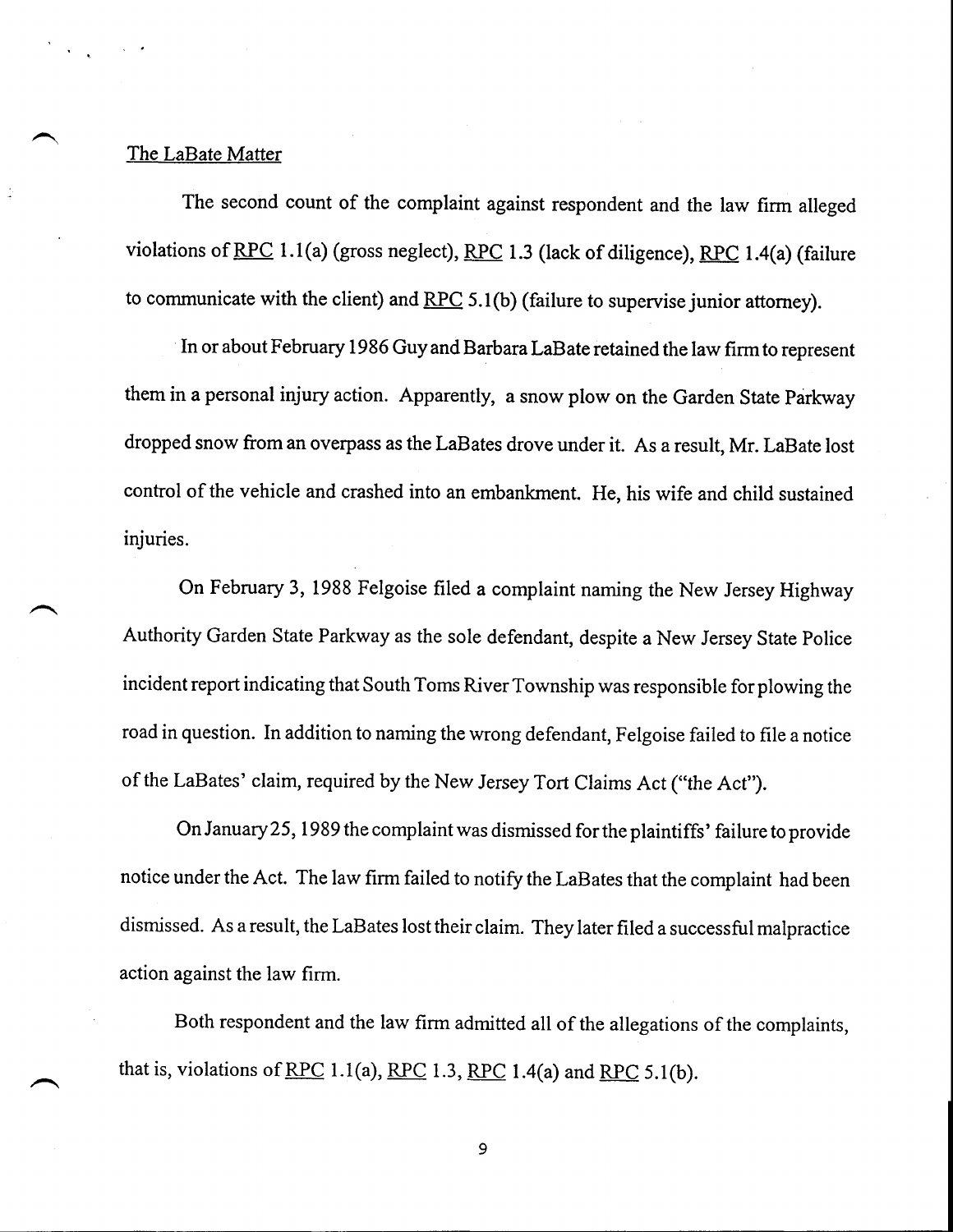The DEC accepted the joint stipulation and concluded that respondent, individually, as well as the law firm violated the following RPCs in both Trottnow and LaBate: RPC 1.1(a), RPC 1.3, RPC 1.4(a) and RPC 5.1(b). Although the DEC did not explicitly find a failure to maintain a bona fide office, its report stated as follows:

Apparently, the Rovner firm with Robert Rovner being the named New Jersey Partner in the Firm, was given the appearance the [sic] maintaining an office in New Jersey for the practice of law when, in fact, it maintained no such bona fide office. The Rovner firm utilized newly admitted New Jersey attorneys to provide a cover for the maintaining of its New Jersey office when, in fact, those attorneys were either inexperienced, unsupervised, did not have any real contact with the files of the New Jersey cases, or a combination of the foregoing.

In recommending a reprimand, the DEC noted that the firm had been in compliance with the bona fide office requirements of RPC 5.5(a) since 1990. That finding is also supported by the OAE investigation.

Finally, the DEC dismissed the charges against respondent and Silver for lack of clear and convincing evidence of a violation of RPC 8.4(c).

Upon a de novo review of the record, the Board was satisfied that the DEC's conclusion that respondents were guilty of unethical conduct is supported by clear and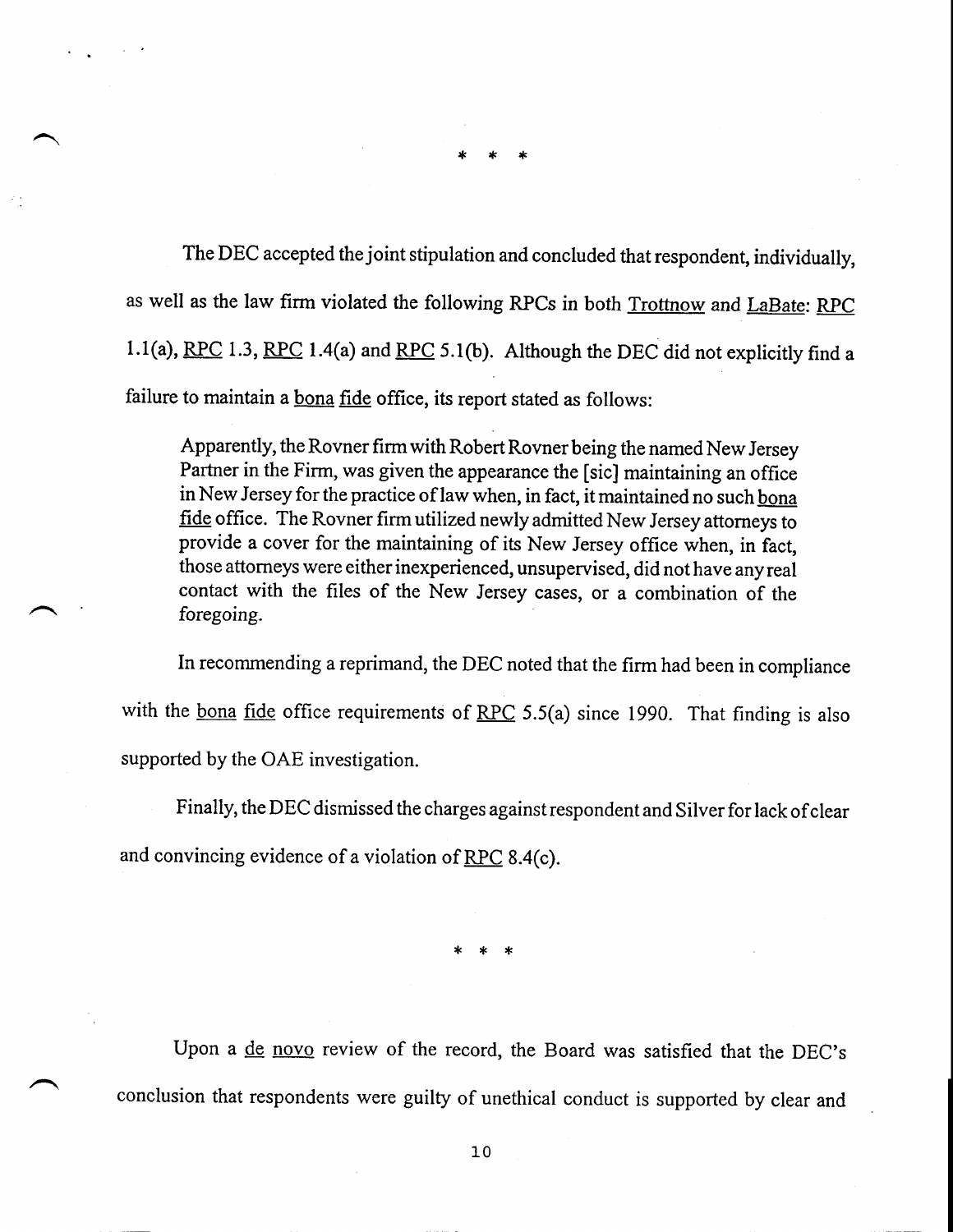convincing evidence. The misconduct in these cases took place over sixteen years ago in the Trottnow matter and fifteen years ago in the LaBate matter. It is difficult to adequately address all of the issues raised throughout the history of these cases after so much time has elapsed. Respondent and the law firm, however, stipulated to violations of RPC 1.1(a), RPC 1.3, RPC 1.4(a) and RPC 5.1(a) in both matters.

Respondent admitted that he was the partner in charge of the general practice of the law firm during the representation of Trottnow and LaBate. Respondent accepted responsibility for the mishandling of those matters, which included gross neglect, lack of diligence and failure to communicate with the clients. He also admitted failing to directly supervise the junior attorneys assigned to the matters. On the other hand, respondent flatly denied misrepresenting the status of the LaBate matter, as alleged in the original complaint. This charge was not part of the stipulation or, for that matter, of the subsequent complaint filed after our remand. Accordingly, we make no finding of unethical conduct in this regard.

Similarly, there is no new evidence in the record to substantiate a violation of RPC 8.4(c) by Silver. Therefore, we dismiss this charge as well.

There remains the issue of the law firm's New Jersey office during the years 1985- 1993. Clearly, the DEC originally believed that the law firm had failed to maintain a bona fide office during that time. The report stated that the dismissal "was conditioned upon the agreement by the Respondents to put in place proper procedures for insuring that a bona fide office for the practice of law was established in New Jersey." The OAE, however,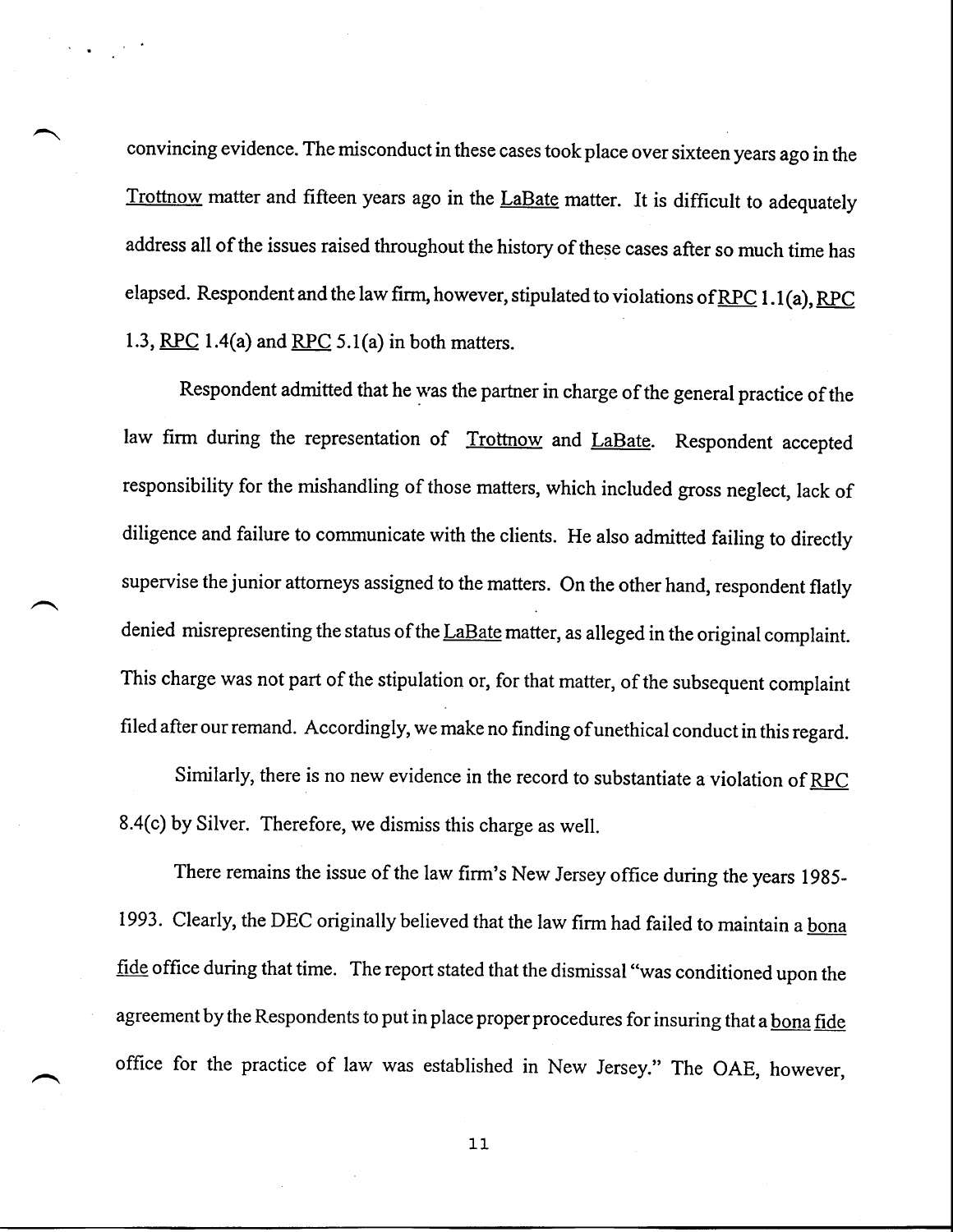determined that it could not produce clear and convincing evidence of violations of the bona fide office rule, due to the passage of time. In addition, the record contains several recent denials from the law firm that it violated the rule. Therefore, we declined to find a violation of  $RPC$  5.5(a).

. With regard to the numerous other violations that were dismissed, the passage of time has already hampered the gathering of clear and convincing evidence. We recognize that, to remand these matters one more time would almost certainly prove fruitless. Our review was, thus, limited to the record before us.

Cases involving failure to supervise junior attorneys, coupled with a combination of other violations such as gross neglect, lack of diligence and failure to communicate, will ordinarily result in a reprimand. In re Daniel,  $146$  N.J. 491(1996) (reprimand imposed for lack of diligence, failure to communicate with the client and failure to supervise junior attorney.); and In re Libretti, 134 N.J. 123 (1993) (public reprimand imposed where the attorney exhibited gross neglect, lack of diligence, failure to expedite litigation, failure to communicate with the client, failure to withdraw from the representation and failure to supervise junior attorney.) See also In re Fusco, 142 N.J. 636 (1995) (reprimand imposed where the attorney's failure to supervise a junior attorney resulted in the knowing misappropriation, by the junior attorney, of \$262,000 from respondent's trust and business accounts.)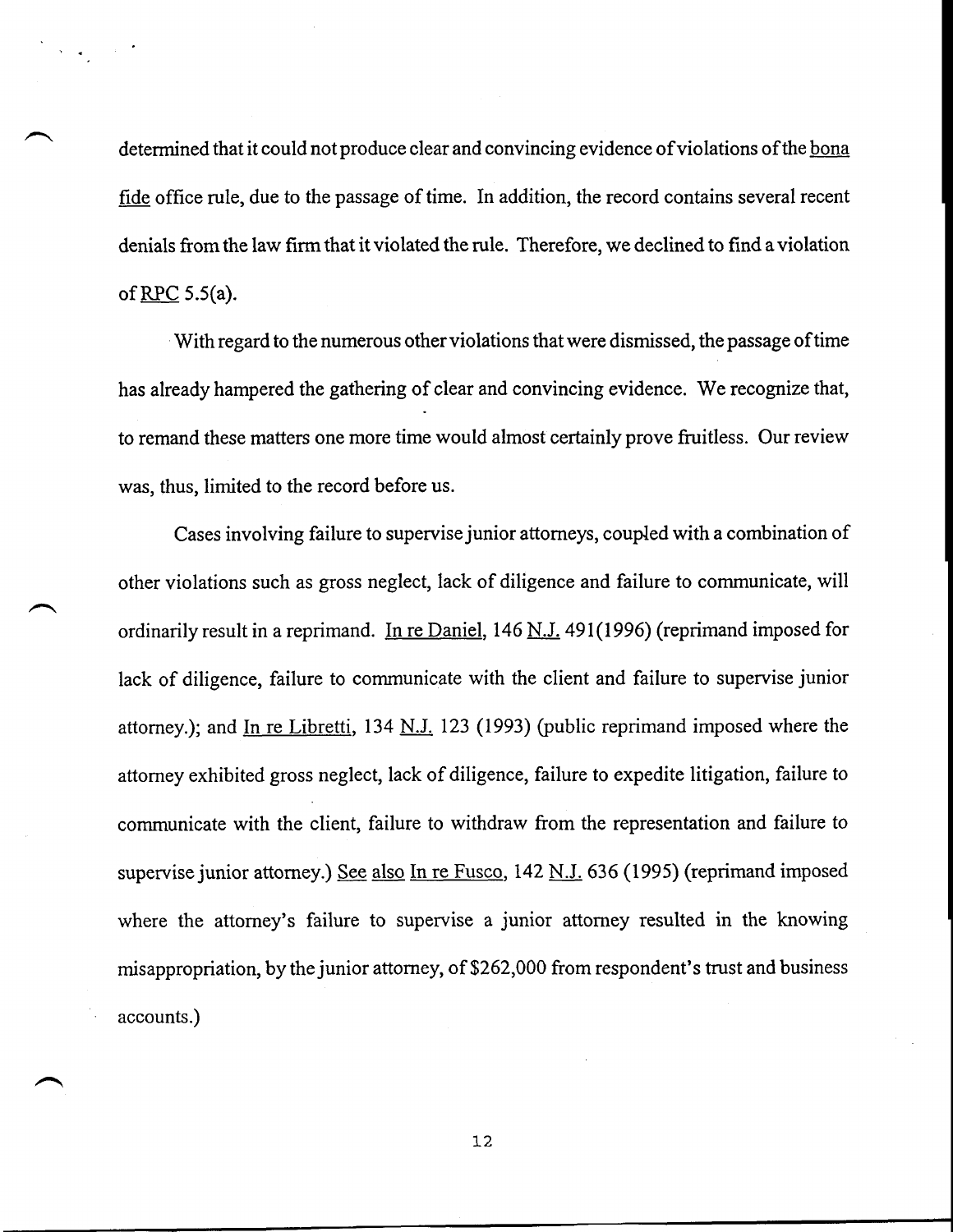In certain circumstances, the passage of time may be considered when meting out discipline. In re Kotok, 108 N.J. 314, 330 (1987). Over sixteen years have elapsed since the original misconduct occurred in these matters. It is too late to resolve unanswered questions about the actions of these respondents so many years ago. The combination of misconduct might, under other circumstances, merit harsher discipline for respondent and a fine against the law firm. Nevertheless, respondent has had no other brushes with the ethics authorities since these cases arose and the law firm's New Jersey office has been in compliance with the rules for the past nine years. Under these circumstances, we unanimously determined to impose a reprimand on respondent and the law firm.

We further require that respondent and the law firm be held jointly and severally liable for the reimbursement to the Disciplinary Oversight Committee for all administrative costs incurred in connection with these matters.

Dated:  $\sqrt{17}$   $\sqrt{9}$ 

Chair Disciplinary Review Board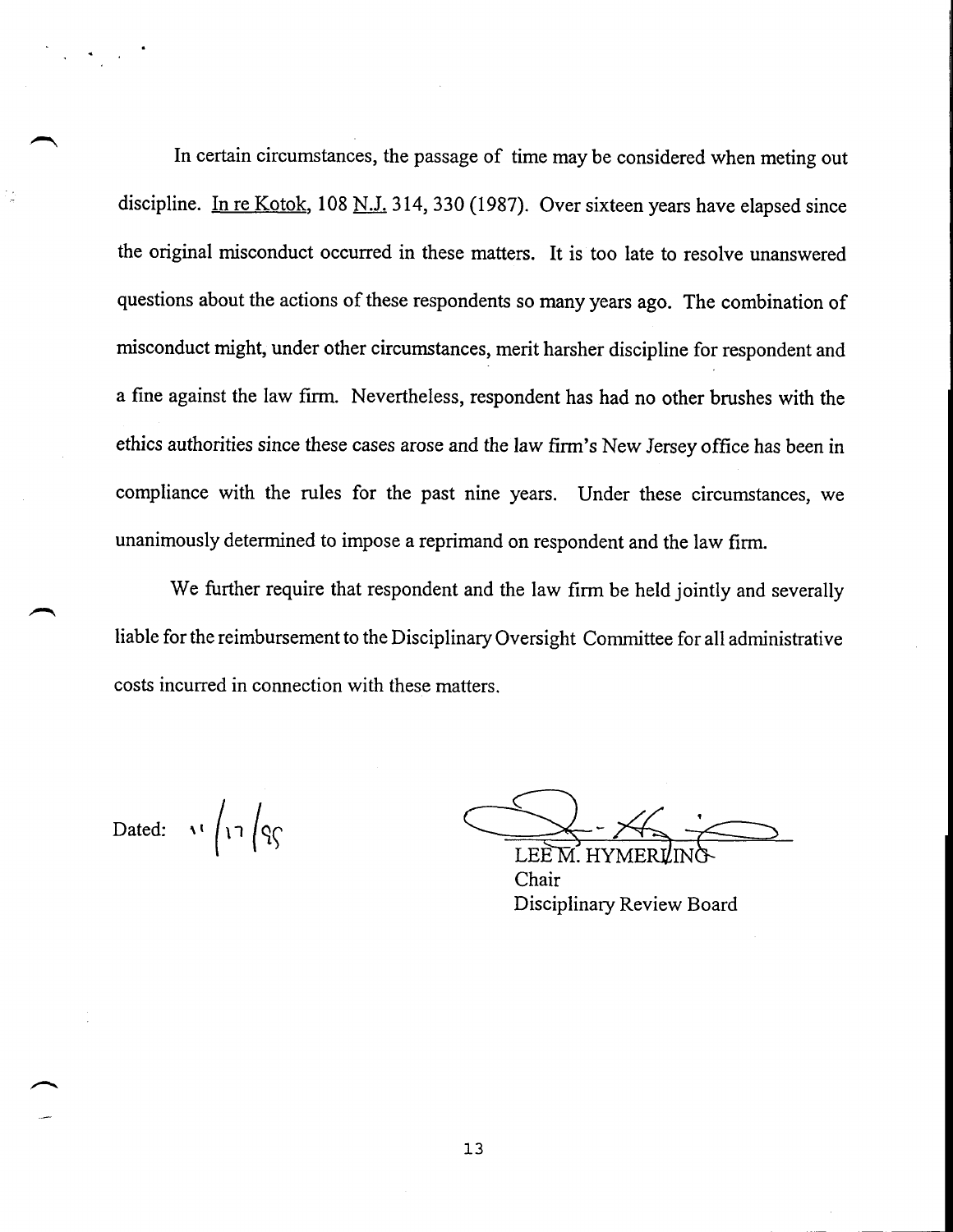#### *SUPREME COURT OF NEW JERSEY*

## **DISCIPLINARY REVIEW BOARD** *VOTING RECORD*

## In the Matter of Robert Rovner Docket Nos. DRB **99-067**

# **Argued: June 10, 1999**

# **Decided: November 17, 1999**

## **Disposition: Reprimand**

| Members                                              | Disbar | Suspension | Reprimand         | Admonition | Dismiss | Disqualified | Did not<br>Participate |
|------------------------------------------------------|--------|------------|-------------------|------------|---------|--------------|------------------------|
| Hymerling                                            |        |            | X                 |            |         |              |                        |
| Cole                                                 |        |            | $\mathbf x$       |            |         |              |                        |
| Boylan                                               |        |            | $\mathbf x$       |            |         |              |                        |
| <b>Brody</b>                                         |        |            | $\mathbf x$       |            |         |              |                        |
| Lolla                                                |        |            | $\mathbf x$<br>t, |            |         |              |                        |
| Maudsley                                             |        |            | $\mathbf x$       |            |         |              |                        |
| Peterson                                             |        |            | $\mathbf x$       |            |         |              |                        |
| Schwartz                                             |        |            | X                 |            |         |              |                        |
| Wissinger                                            |        |            | $\mathbf x$       |            |         |              |                        |
| Total:                                               |        |            | 9                 |            |         |              |                        |
| * Member Thompson is on a temporary leave of absence |        |            |                   |            |         | $\cdot$      |                        |

Fahel Frank 12/7/99

Chief Counsel